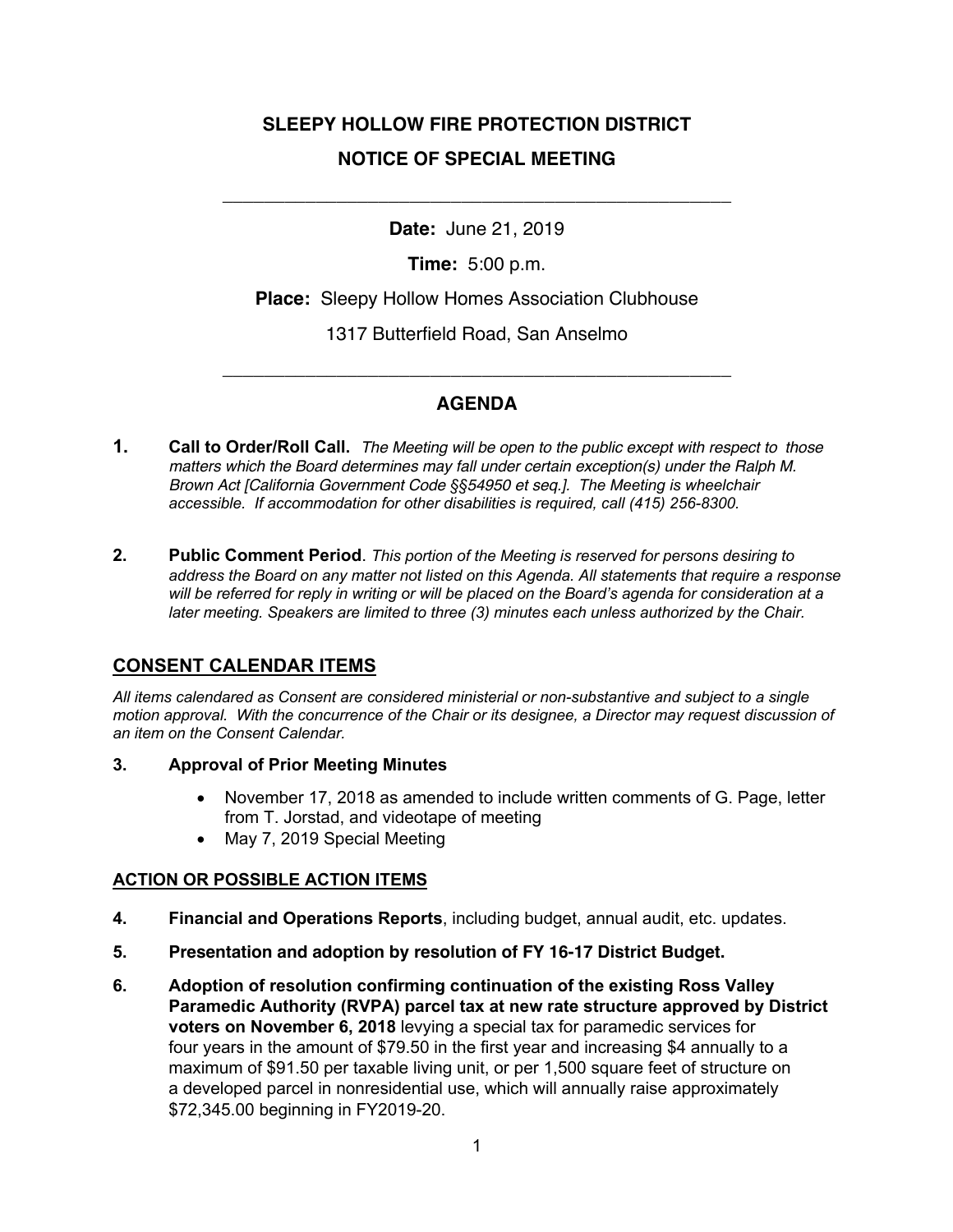- **7. Report and update on Firewise® Community initiatives,** including projects workplans re: vegetation management via goat/sheep grazing, chipper days, etc.), June 29, 2019 evacuation drill planning, Community Preparedness Coordinator project, public warning systems, public education, and ongoing safety collaboration opportunities with community organizations including San Domenico School and Sleepy Hollow Homes Association, private landowners, and Marin County Open Space District.
- **8. Updates** on (i) District fire pumps program, (ii) summer preparedness initiatives, and (iii) latest Chipper Day results
- **9. Reports and discussion** of (i) RVFD matters, including FY19-20 budget; (ii) RVPA matters, including FY19-20 budget; and (iii) FIRESafe Marin matters
- **10. Authorization of Board President to Draft District Response to Marin Civil Grand Jury Report Entitled "Wildfire Preparedness: A New Approach"**
- **11. Nomination and Appointment of Director Shortall to fill vacancy as District's designated negotiator** re: discussions between the District and the Sleepy Hollow Homes Association (SHHA) and Sleepy Hollow Charitable Foundation (SHCF) regarding real property located at 1317 Butterfield Road and other possible commercial transactions.

**\_\_\_\_\_\_\_\_\_\_\_\_\_\_\_\_\_\_\_\_\_\_\_\_\_\_\_\_\_\_\_\_\_\_\_\_\_\_\_\_\_\_\_\_\_\_\_\_\_\_\_\_\_\_\_\_\_\_\_\_\_\_\_\_\_\_\_\_\_\_\_\_\_\_\_\_\_\_\_\_\_\_\_\_**

#### *Announce adjournment to Closed Session to confer with the Designated Negotiator as authorized by California Government Code Section 54956.8.*

Property Address: 1317 Butterfield Road, San Anselmo, CA 94960 Designated Negotiator: Richard C. Shortall, Jr.

**12. Closed Session**. Conference with Designated Negotiator Richard C. Shortall, Jr. re: discussions between the District and the Sleepy Hollow Homes Association (SHHA) and Sleepy Hollow Charitable Foundation (SHCF) regarding real property located at 1317 Butterfield Road and other possible commercial transactions.

**\_\_\_\_\_\_\_\_\_\_\_\_\_\_\_\_\_\_\_\_\_\_\_\_\_\_\_\_\_\_\_\_\_\_\_\_\_\_\_\_\_\_\_\_\_\_\_\_\_\_\_\_\_\_\_\_\_\_\_\_\_\_\_\_\_\_\_\_\_\_\_\_\_\_\_\_\_\_\_\_\_\_\_\_**

- **13. Announce action, if any, from Closed Session** conference with District Designated Negotiator regarding negotiations between the District and the SHHA and SHCF.
- **14. Board requests** for future agenda items, questions and comments to staff, and Directors' announcements, if any
- **15. Adjournment** to next Regular Meeting: August 15, 2019 (anticipated)

\* \* \*

#### Affidavit of Posting

I hereby certify that I posted the above Notice of Regular Meeting of Board of Directors of the Sleepy Hollow Fire Protection District in a conspicuous place freely accessible to the public at the following location(s) on June 13, 2019: